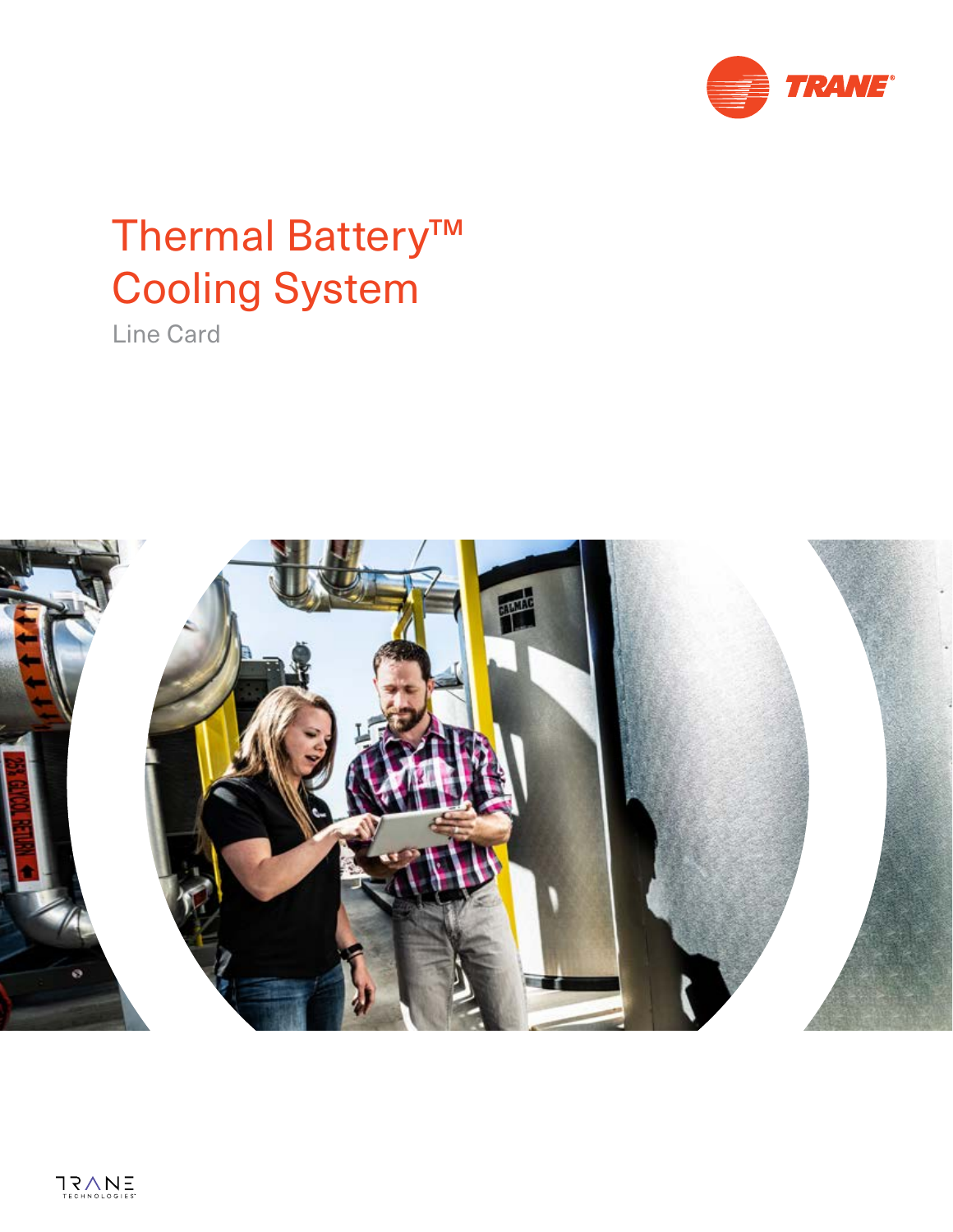The Trane® Thermal Battery system is a Trane controlled chiller plant enhanced with thermal energy storage. The chiller plant operates like a battery, charging Ice Bank® energy storage tanks when excess or inexpensive energy is available, and discharging when demand is high or price is high or when the utility asks for the discharge to occur.

#### Trane® Thermal Battery™ Cooling System



Modular Ice Bank® energy storage tanks, charging chiller, glycol management system, pre-packaged controls with energy and mode dashboards



**CALMAC® Ice Bank® Models A and C**  Modular, ranging in size from 40-450 tn hrs; Small Church to College Campus; made of non-corroding materials



**CALMAC® Plate and Frame Heat Exchanger** Custom selected for exceptional performance



**CALMAC® Glycol Management System** Automatic pre-mixed heat transfer fluid make up



#### **Completion Module**

Complete with pumps, piping specialties & controls; one or two ice chillers; option of with or without PFHX; option of with or without load pumps

#### Water-Cooled Chillers with Ice Capability



**Model HDWA Agility® Chiller** 175 to 425 ton – 60 Hz, 50 Hz using either R-513A or R-134A; for K-12 and Commercial Buildings

**CENTRIFUGAL CHILLERS**



**CenTraVac® Model CVHE Chiller** 3-Stage Compressor - 120 thru 500 Tons; R-514A; for K-12 applications



**CenTraVac® Model CVHF Chiller**  2-Stage Compressor - 325 thru 2000 Tons; R-514A; for K-12, Higher Ed, and Commercial Buildings



**CenTraVac® Model CDHH Chiller**

Multi-stage, Dual Compressor 1800 thru 4200 Tons; R-1233zd; for Higher Ed and Commercial Buildings

#### **SCROLL CHILLERS**



**Cold Generator™ Model CCAR** Scroll Compressor with Air-Cooled Condenser; 20 thru 75 Tons; R-410A; for split-system applications



**Cold Generator™ Model CGWR**  Scroll Compressors - 20 thru 75 Tons; R-410A



**Cold Generator™ Model CICD**  Modular Scroll Chiller - 30 thru 75 Tons; R-410A



**Series R® Model RTWD**  Helical Rotary Compressor - 80 thru 250 Tons; Dual refrigerant, R-134a or next gen R-513a; for K-12 and Commercial Buildings



**Optimus® Model RTHD** Optional Variable Speed Helical Rotary Compressor - 150 thru 430 Tons; R-134a

#### Air-Cooled Chillers with Ice Capability



**SCROLL CHILLERS**

**Model CGAM** Scroll Compressor - 20 thru 130 Tons; R-410A



**Ascend™ model ACS**  140-230 Tons R-410A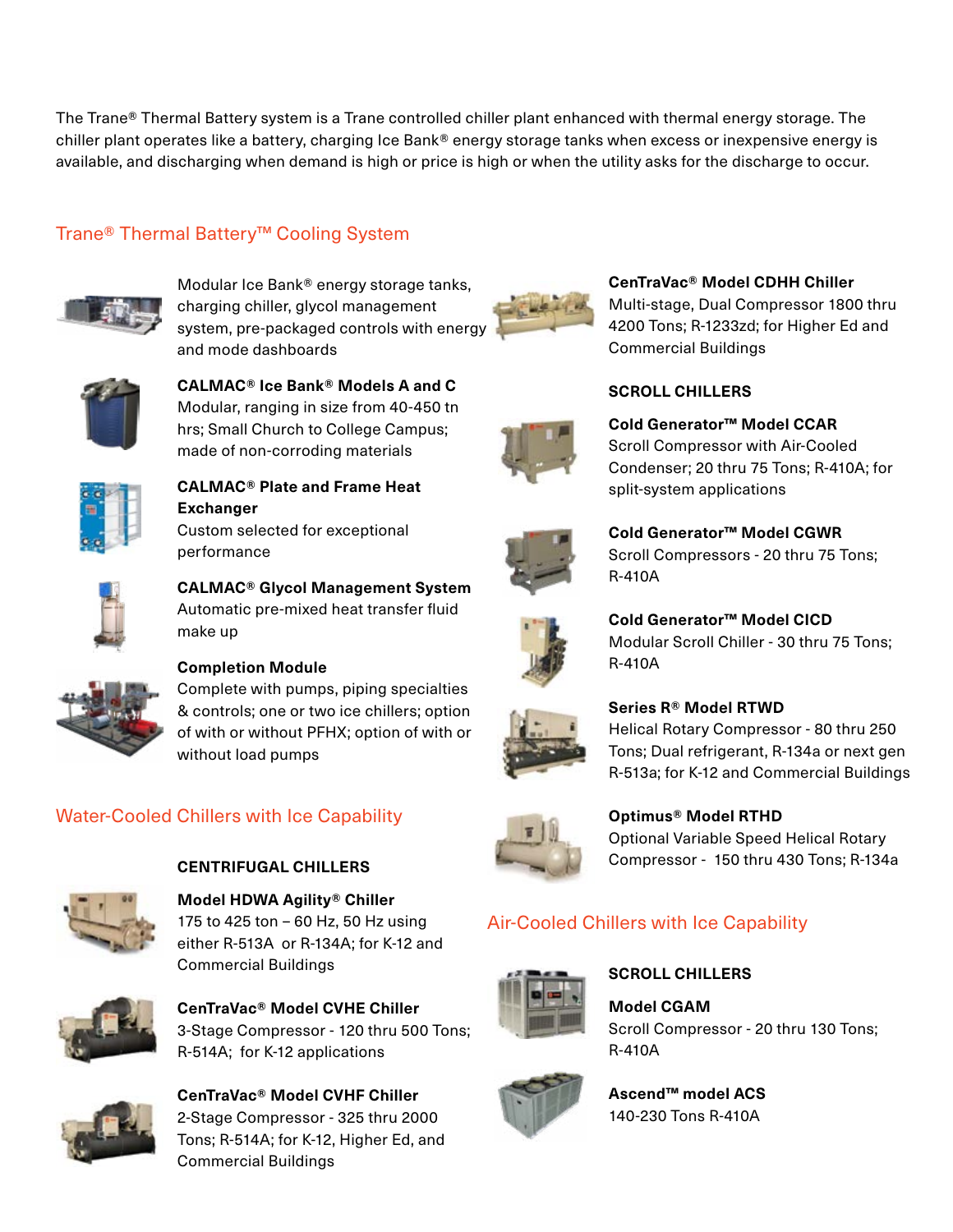

#### **SCREW CHILLERS**

**Ascend™ Model ACR** 150-300 Tons R-134a



**Series R® RTAC** Helical Rotary Chiller - 140 thru 500 Tons; R-134a



### **Sintesis® Model RTAF**

Variable Speed Helical Rotary Compressor - 115 thru 500 Tons; R-134a or next gen R-513A

#### **Trane Building Automation Systems Energy Services**



#### **Tracer® SC+**

Scalable web-based building automation system solution



#### **Factory & Field**

Mounted BACnet® & LonTalk® Unit Controllers, Integrates with BACnet MSTP, LonTalk Certified, BACnet/IP, Modbus® Protocols



## **Wireless Solutions**

Wireless comms, BACnet/Zigbee®, temperature & humidity sensors

#### Trane Building Management Systems



#### **Tracer® Ensemble®**

Enterprise level building management software



**Tracer® Synchrony®** Web-based facility management software



**Tracer Mobile Apps**  Concierge, Building Operator Suite

#### Trane Energy Management Systems and Services



#### **Trane Intelligent Services**

Aggregates data collected in a building. Provides tools to make real-time, near term, and long term decisions that maximize the way buildings are managed and maintained.



#### **Trane Design Tools**

TRACE® and First Pass™; First Pass is a lifecycle analysis tool for thermal energy storage systems



We partner with our clients to understand how energy impacts their business and sustainability goals. Leveraging deep expertise and cutting edge technology, we help optimize energy purchasing strategies, energy sourcing, energy storage, consumption, and overall network efficiency with validated results.

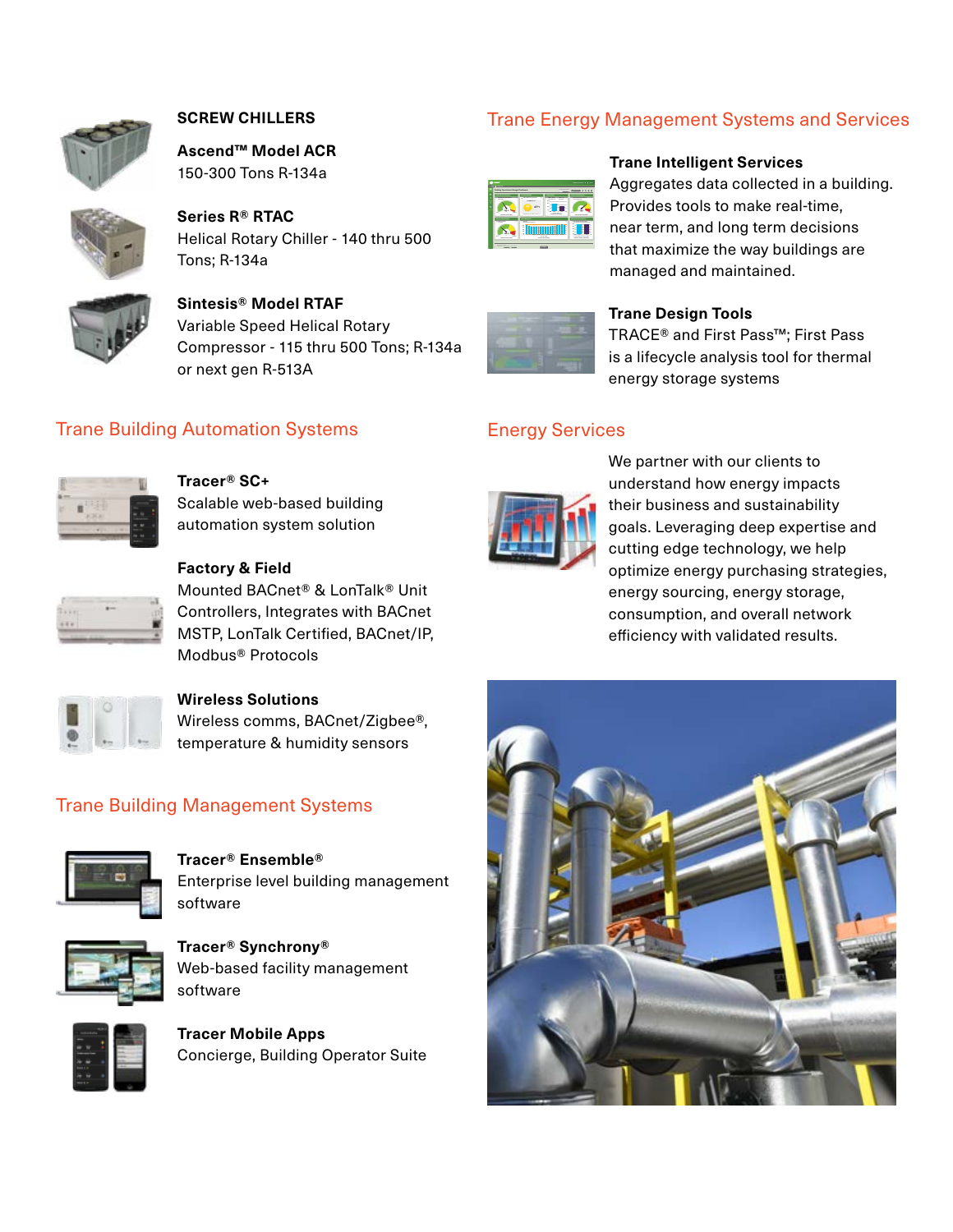| C Model                                                       | 1045C<br>(2F, 3F, 4F,<br>U4F)                                                            | 1082C<br>(2F, 3F, 4F,<br>U4F)                                                                    | 1098C<br>(2F, 3F, 4F)                                                                  | 1105C<br>(2F, 3F, 4F,<br>U4F)                                                              | 1190C<br>(2F, 3F, 4F)                                                              | 1220C<br>(2F, 3F, 4F)                                                                    | 1320C<br>(SF, RF)                                                                | 1500C<br>(SF, RF)                                                                |
|---------------------------------------------------------------|------------------------------------------------------------------------------------------|--------------------------------------------------------------------------------------------------|----------------------------------------------------------------------------------------|--------------------------------------------------------------------------------------------|------------------------------------------------------------------------------------|------------------------------------------------------------------------------------------|----------------------------------------------------------------------------------|----------------------------------------------------------------------------------|
| Net Usable<br>Capacity <sup>i</sup> ,<br>ton-hrs. (kWh)       | 41 (144)                                                                                 | 82 (288)                                                                                         | 98 (345)                                                                               | 105 (369)                                                                                  | 162 (570)                                                                          | 214 (753)                                                                                | 324 (1140)                                                                       | 486 (1710)                                                                       |
| Maximum<br>Operating<br>Temp.,<br>$\degree$ F ( $\degree$ C)  | 100 (38)                                                                                 | 100 (38)                                                                                         | 100 (38)                                                                               | 100 (38)                                                                                   | 100 (38)                                                                           | 100 (38)                                                                                 | 100 (38)                                                                         | 100 (38)                                                                         |
| <b>Factory Tested</b><br>Presure,<br>psi (kPa)                | 250 (1724)                                                                               | 250 (1724)                                                                                       | 250 (1724)                                                                             | 250 (1724)                                                                                 | 250 (1724)                                                                         | 250 (1724)                                                                               | 250 (1724)                                                                       | 250 (1724)                                                                       |
| Maximum<br>Operating<br>Pressure",<br>psi (pKa)               | 90 (620)                                                                                 | 90 (620)                                                                                         | 90 (620)                                                                               | 90 (620)                                                                                   | 90(620)                                                                            | 90 (620)                                                                                 | 90 (620)                                                                         | 90 (620)                                                                         |
| <b>Dimensions</b><br>(WxLxH)iii,<br>in. $(mm)$                | (2F)<br>73%x75x49<br>(1875x1900x1244)<br>(3F, 4F, U4F)<br>73%x76%x49<br>(1875x1940x1244) | (2F)<br>73%x75x841/2<br>(1875x1900x2140)<br>(3F, 4F, U4F)<br>73%x761/2x841/2<br>(1875x1940x2140) | (2F)<br>89x91x691/2<br>(2260x2310x1765)<br>(3F, 4F)<br>89x92x691/2<br>(2260x2340x1765) | (2F)<br>73%x75x102<br>(1875x1900x2590)<br>(3F, 4F, U4F)<br>73%x76%x102<br>(1875x1940x2590) | (2F)<br>89x91x102<br>(2260x2310x2590)<br>(3F, 4F)<br>89x92x102<br>(2260x2340x2590) | (2F)<br>89x91x1341/2<br>(2260x2310x3415)<br>(3F, 4F)<br>89x92x1231/2<br>(2260x2340x3415) | (SF)<br>89x180x102<br>(2260x4580x2590)<br>(RF)<br>89x182x102<br>(2260x4620x2590) | (SF)<br>89x270x102<br>(2260x6860x2590)<br>(RF)<br>89x272x102<br>(2260x6910x2590) |
| Shipping<br>Weight <sup>iv</sup> ,<br>$\mathsf{Ibs}.$ (kg)    | 615 (280)                                                                                | 1065 (485)                                                                                       | 1275 (580)                                                                             | 1315 (595)                                                                                 | 2000 (910)                                                                         | 2625 (1190)                                                                              | 4000 (1815)                                                                      | 6000 (2720)                                                                      |
| Weight, Filled,<br>$\mathsf{Ibs}.$ $\mathsf{(kg)}$            | 4475 (2030)                                                                              | 8580 (3890)                                                                                      | 10,235 (4645)                                                                          | 10,885 (4935)                                                                              | 16,900 (7665)                                                                      | 23,000 (10,433)                                                                          | 34,000 (15,420)                                                                  | 50,600 (22,950)                                                                  |
| Floor Loading<br>$lbs./ft^2$ (kg/m <sup>2</sup> )             | 150 (732)                                                                                | 286 (1396)                                                                                       | 237 (1157)                                                                             | 363 (1772)                                                                                 | 391 (1909)                                                                         | 531 (2593)                                                                               | 391 (1909)                                                                       | 391 (1909)                                                                       |
| Volume of<br>Water/Ice<br>gals. (I)                           | 410 (1550)                                                                               | 820 (3105)                                                                                       | 980 (3710)                                                                             | 1045 (3955)                                                                                | 1655 (6265)                                                                        | 2215 (8385)                                                                              | 3310 (12,530)                                                                    | 4965 (18,795)                                                                    |
| Volume of 25%<br><b>Glycol Solution</b><br>in HX<br>gals. (I) | 47 (178)                                                                                 | 86 (326)                                                                                         | 99 (375)                                                                               | 99 (375)                                                                                   | 157 (594)                                                                          | 210 (795)                                                                                | 315 (1192)                                                                       | 472 (1787)                                                                       |
| Inlet/Outlet<br>Flange<br>Connections, in.                    | $\overline{4}$                                                                           | $\overline{4}$                                                                                   | 4                                                                                      | 4                                                                                          | $\overline{4}$                                                                     | $\overline{4}$                                                                           | 4                                                                                | $\overline{4}$                                                                   |

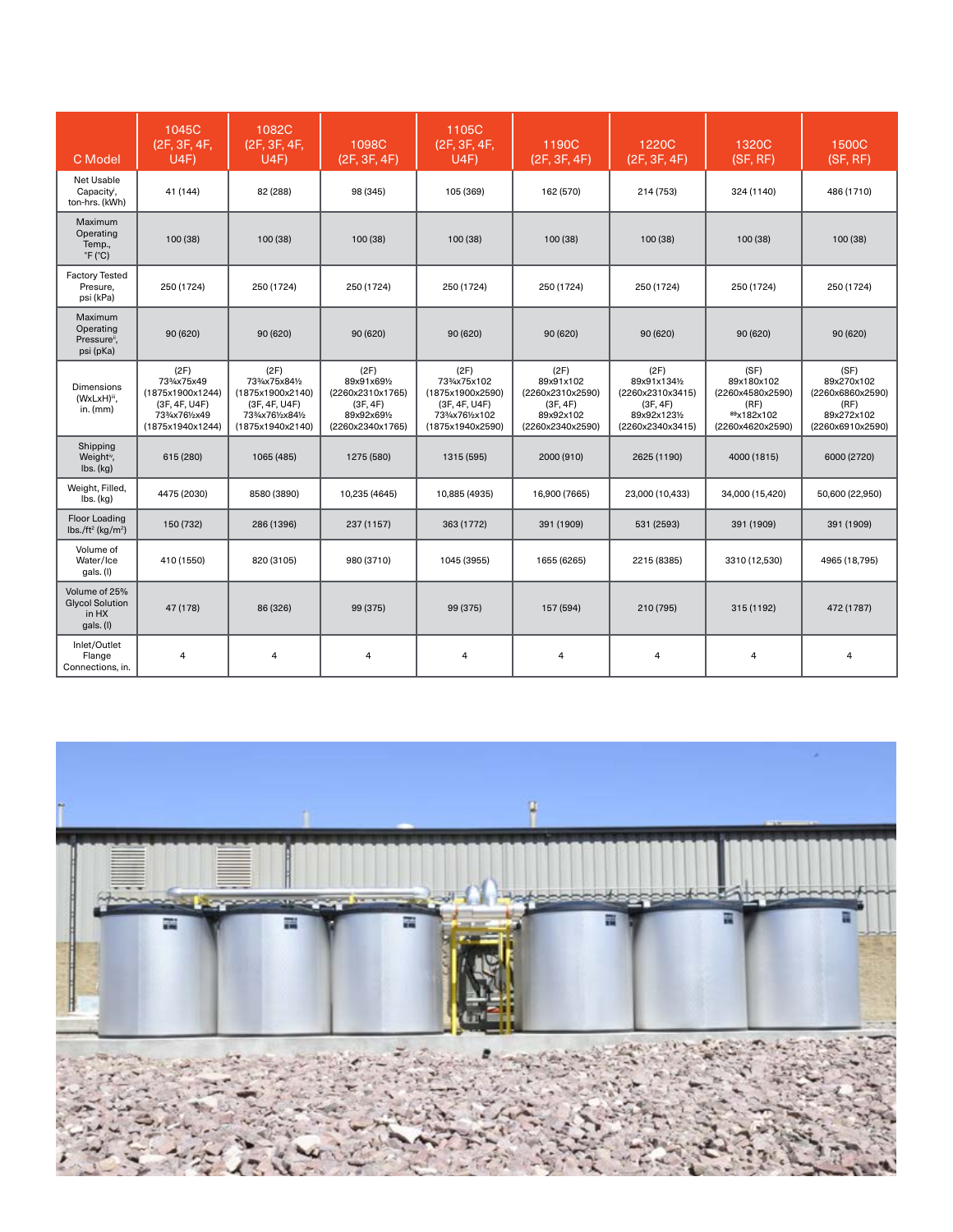| A Model                                                                    | 1045A                                             | 1082A                                              | 1098A                | 1105A                  | 1190A                 |
|----------------------------------------------------------------------------|---------------------------------------------------|----------------------------------------------------|----------------------|------------------------|-----------------------|
| Net Usable Capacity <sup>i</sup> ,<br>ton-hrs. (kWh)                       | 41 (144)                                          | 82 (288)                                           | 98 (345)             | 105 (369)              | 162 (570)             |
| Maximum Operating Temp.,<br>$\degree$ F ( $\degree$ C)                     | 100(38)                                           | 100 (38)                                           | 100 (38)             | 100 (38)               | 100(38)               |
| Factory Tested Presure,<br>psi (kPa)                                       | 250 (1724)                                        | 250 (1724)                                         | 250 (1724)           | 250 (1724)             | 250 (1724)            |
| <b>Maximum Operating</b><br>Pressure <sup>ii</sup> ,<br>psi (pKa)          | 90 (620)                                          | 90 (620)                                           | 90(620)              | 90(620)                | 90 (620)              |
| <b>Dimensions</b><br>(OdxH)iii,<br>in. $(mm)$                              | 73 <sup>3</sup> / <sub>4</sub> x48<br>(1875x1220) | w73 <sup>3</sup> / <sub>4</sub> x82<br>(1875x2080) | 89x68<br>(2260x1730) | 73%x101<br>(1875x2570) | 89x101<br>(2260x2570) |
| Shipping Weight <sup>iv</sup> ,<br>$\mathsf{lbs.}\left(\mathsf{kg}\right)$ | 580 (265)                                         | 1025 (465)                                         | 1225 (555)           | 1275 (580)             | 1950 (885)            |
| Weight, Filled,<br>lbs. (kg)                                               | 4380 (1985)                                       | 8455 (3835)                                        | 10,100 (4580)        | 10,760 (4880)          | 16,765 (7605)         |
| Floor Loading<br>$\frac{1}{2}$ lbs./ft <sup>2</sup> (kg/m <sup>2</sup> )   | 147 (718)                                         | 283 (1382)                                         | 234 (1142)           | 360 (1758)             | 388 (1894)            |
| Volume of<br>Water/Ice<br>gals. (I)                                        | 410 (1550)                                        | 820 (3105)                                         | 980 (3710)           | 1045 (3955)            | 1655 (6265)           |
| Volume of 25% Glycol<br>Solution in HX<br>$gals.$ (I)                      | 40 (151)                                          | 78 (295)                                           | 90(341)              | 99 (375)               | 148 (560)             |
| Inlet/Outlet Flange<br>Connections, in.                                    | $\overline{c}$                                    | $\overline{c}$                                     | $\overline{c}$       | $\overline{c}$         | $\mathbf{2}$          |

- I. Typical value, actual varies with conditions.
- II. Consult factory for higher ratings.
- III. Tolerance for all dimensions is  $\pm$  1/2" except for "L" for Models 1500 and 1320 where  $\pm$  1".
- IV. Shipping weight may vary because of residual water from hydrostatic test.